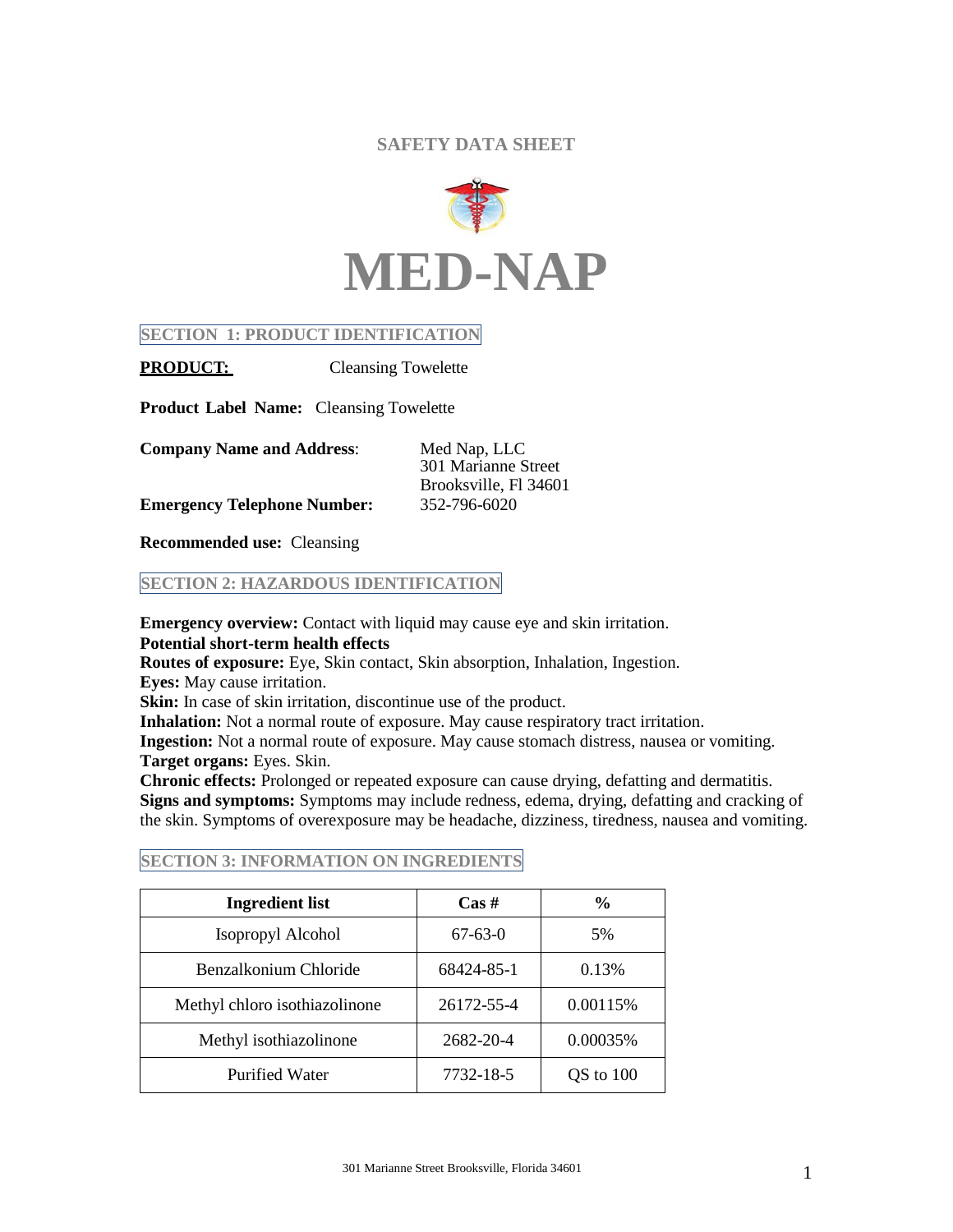### **SECTION 4: FIRST-AID MEASURES**

## **First aid procedures**

### **Eye contact**

Flush with cool water. Remove contact lenses, if applicable, and continue flushing. Obtain medical attention if irritation persists. **Skin contact:** In case of skin irritation, discontinue use of product.

**Inhalation:** Not a normal route of exposure. If symptoms develop move victim to fresh air. If symptoms persist, obtain medical attention.

**Ingestion:** Not a normal route of exposure. Do not induce vomiting. Never give anything by mouth if victim is unconscious, or is convulsing. Obtain medical attention.

**Notes to physician:** Symptoms may be delayed.

**General advice:** If you feel unwell, seek medical advice (show the label where possible). Ensure that medical personnel are aware of the material(s) involved, and take precautions to protect themselves. Show this safety data sheet to the doctor in attendance. Keep out of reach of children. Avoid contact with eyes.

# **SECTION 5: FIRE-FIGHTING MEASURES**

**Flammable properties:** Not flammable by OSHA criteria **Extinguishing media Suitable extinguishing media:** Treat for surrounding material. **Unsuitable extinguishing media:** Not available **Protection of firefighters Specific hazards arising from the chemical:** Not available **Protective equipment for firefighters:** Firefighters should wear full protective clothing including self contained breathing apparatus. **Hazardous combustion products:** May include and are not limited to: Oxides of carbon. Hydrogen chloride. **Explosion data Sensitivity to mechanical impact;** Not available **Sensitivity to static discharge:** Not available

### **SECTION 6: ACCIDENTAL RELEASE MEASURES**

**Personal precautions:** Keep unnecessary personnel away. Do not touch or walk through spilled material. Do not touch damaged containers or spilled material unless wearing appropriate protective clothing. Keep people away from and upwind of spill/leak.

**Methods for containment:** Prevent entry into waterways, sewers, basements or confined areas. **Methods for cleaning up:** Pick up and discard towel.

# **SECTION 7: HANDLING AND STORAGE**

**Handling:** Use good industrial hygiene practices in handling this material. **Storage:** Keep out of reach of children. Store in a closed container away from incompatible materials.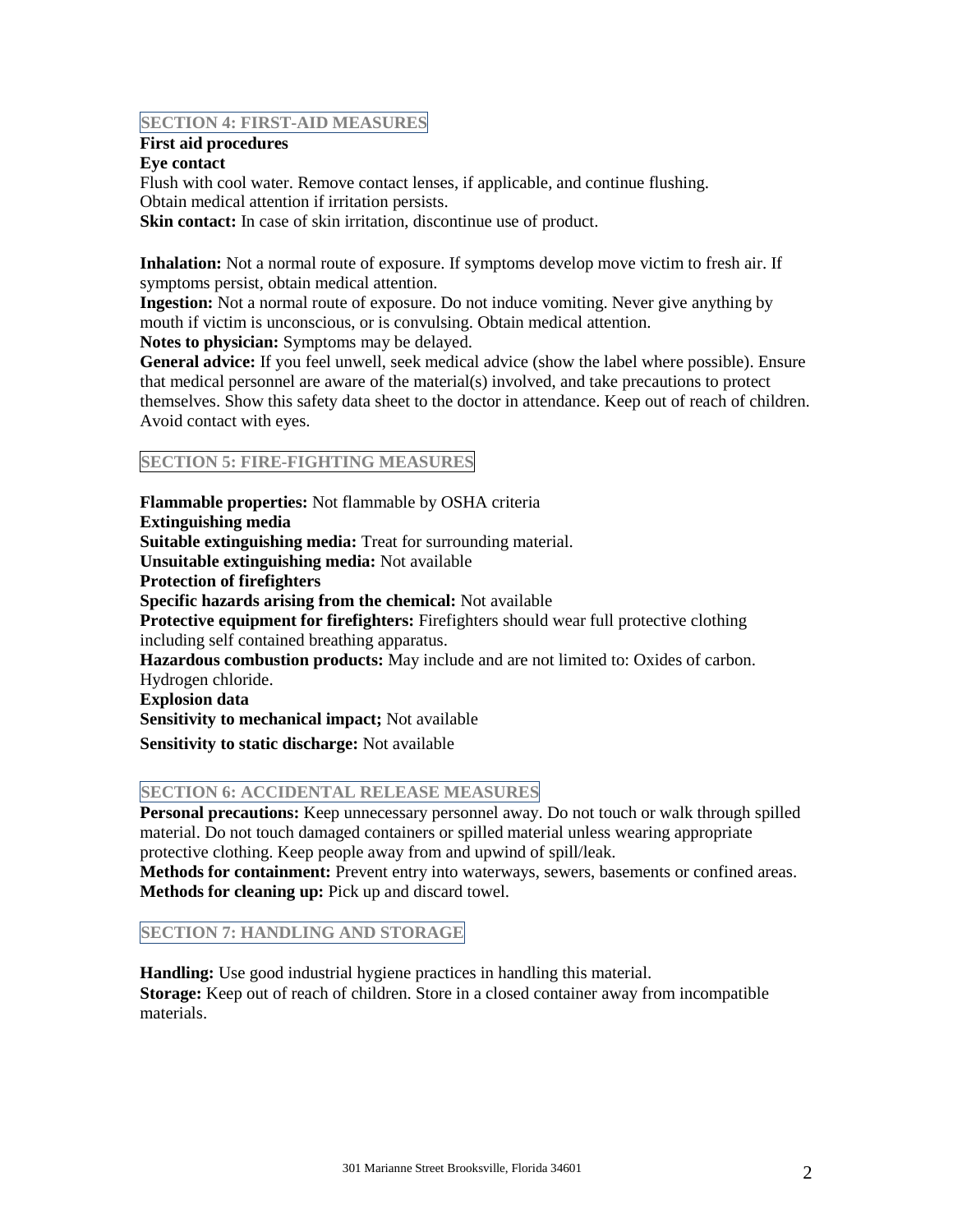### **SECTION 8: EXPOSURE CONTROLS**

**Engineering controls:** General ventilation normally adequate. **Personal protective equipment Eye / face protection:** Follow standard industrial hygiene practices. **Hand protection** Not required. **Skin and body protection:** As required by employer code. **Respiratory protection** Where exposure guideline levels may be exceeded, use an approved NIOSH respirator.

**General hygiene considerations:** Handle in accordance with good industrial hygiene and safety practice. When using do not eat or drink.

#### **SECTION 9: PHYSICAL AND CHEMICAL PROPERTIES**

**Appearance** Liquid saturated on wipe **Color** clear liquid **Form** Liquid saturated on wipe. **Odor** Characteristic **Odor threshold** Not available **Physical state** Solid **pH** Not available **Melting point** Not available **Freezing point** Not available **Boiling point** 101.11 °C (214 °F) **Flash point** Not available **Evaporation rate** Not available **Flammability limits in air, lower, % by volume** Not available **Flammability limits in air, upper, % by volume** Not applicable **Vapor pressure** Not available **Vapor density** Not available **Specific gravity** Not available **Octanol/water coefficient** Not available **Solubility (H2O)** Not available **Auto-ignition temperature** Not available **VOC (Weight %)** Not available **Viscosity** Not available **Percent volatile** Not available

#### **SECTION 10: STABILITY AND REACTIVITY**

**Chemical stability:** Stable under recommended storage conditions. **Conditions to avoid:** Do not mix with other chemicals. **Incompatible materials:** Caustics. Acids. Oxidizers. **Hazardous decomposition products:** May include and are not limited to: Oxides of carbon. Hydrogen chloride. **Possibility of hazardous reactions:** Hazardous polymerization does not occur.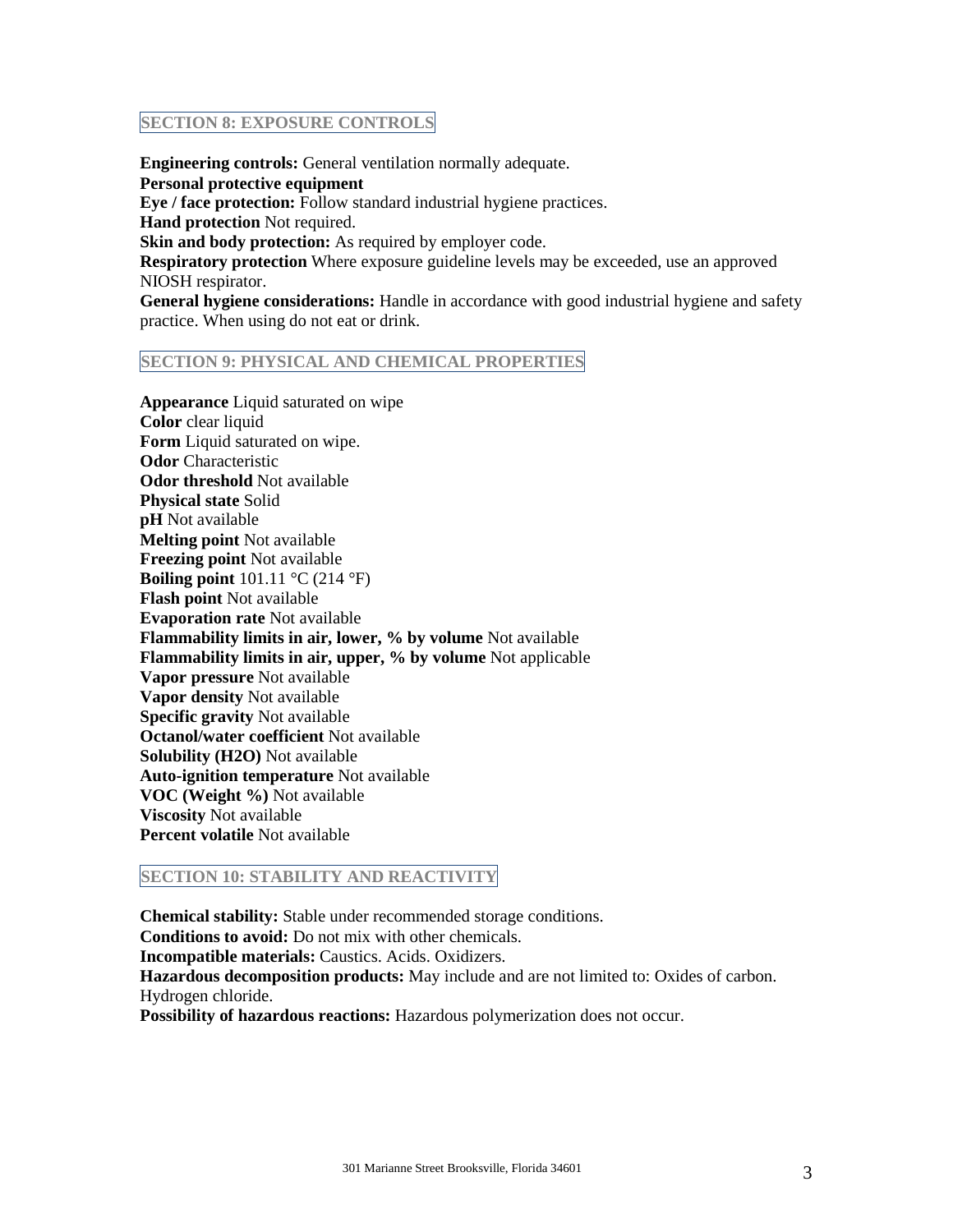## **SECTION 11: TOXICOLOGICAL INFORMATION**

#### **Effects of acute exposure**

**Eye:** May cause irritation. **Skin:** In case of skin irritation, discontinue use of the product. **Inhalation:** Not a normal route of exposure. May cause respiratory tract irritation. **Ingestion:** Not a normal route of exposure. May cause stomach distress, nausea or vomiting. **Sensitization:** Non-hazardous by WHMIS/OSHA criteria. **Chronic effects:** Non-hazardous by WHMIS/OSHA criteria. **Carcinogenicity:** Non-hazardous by WHMIS/OSHA criteria. **Mutagenicity:** Non-hazardous by WHMIS/OSHA criteria. **Reproductive effects:** Non-hazardous by WHMIS/OSHA criteria. **Teratogenicity:** Non-hazardous by WHMIS/OSHA criteria.

### **SECTION 12: ECOLOGICAL INFORMATION**

**Ecotoxicity:** Not available **Environmental effects:** Not available **Aquatic toxicity:** Not available **Persistence / degradability:** Not available **Bioaccumulation / accumulation:** Not available **Partition coefficient:** Not available **Mobility in environmental media:** Not available **Chemical fate information:** Not available **Other adverse effects:** Not available

#### **SECTION 13: DISPOSABLE INFORMATION**

**Waste codes:** Not available **Disposal instructions:** Discard after single use. Review federal, state/provincial, and local government requirements prior to disposal. Discard with solid waste. Dispose in accordance with all applicable regulations. **Waste from residues / unused products:** Not available **Contaminated packaging:** Not available\

**SECTION 14: TRANSPORT INFORMATION**

U.S. Department of Transportation (DOT) Not regulated as dangerous goods. Transportation of Dangerous Goods (TDG - Canada) Not regulated as dangerous goods.

### **SECTION 15: REGULATORY INFORMATION**

**US Federal regulations** This product is not known to be a "Hazardous Chemical" as defined by the OSHA Hazard Communication Standard, 29 CFR 1910.1200. All components are on the U.S. EPA TSCA Inventory List.

**Canadian federal regulations:** This product has been classified in accordance with the hazard criteria of the Controlled Products Regulations and the MSDS contains all the information required by the Controlled Products Regulations.